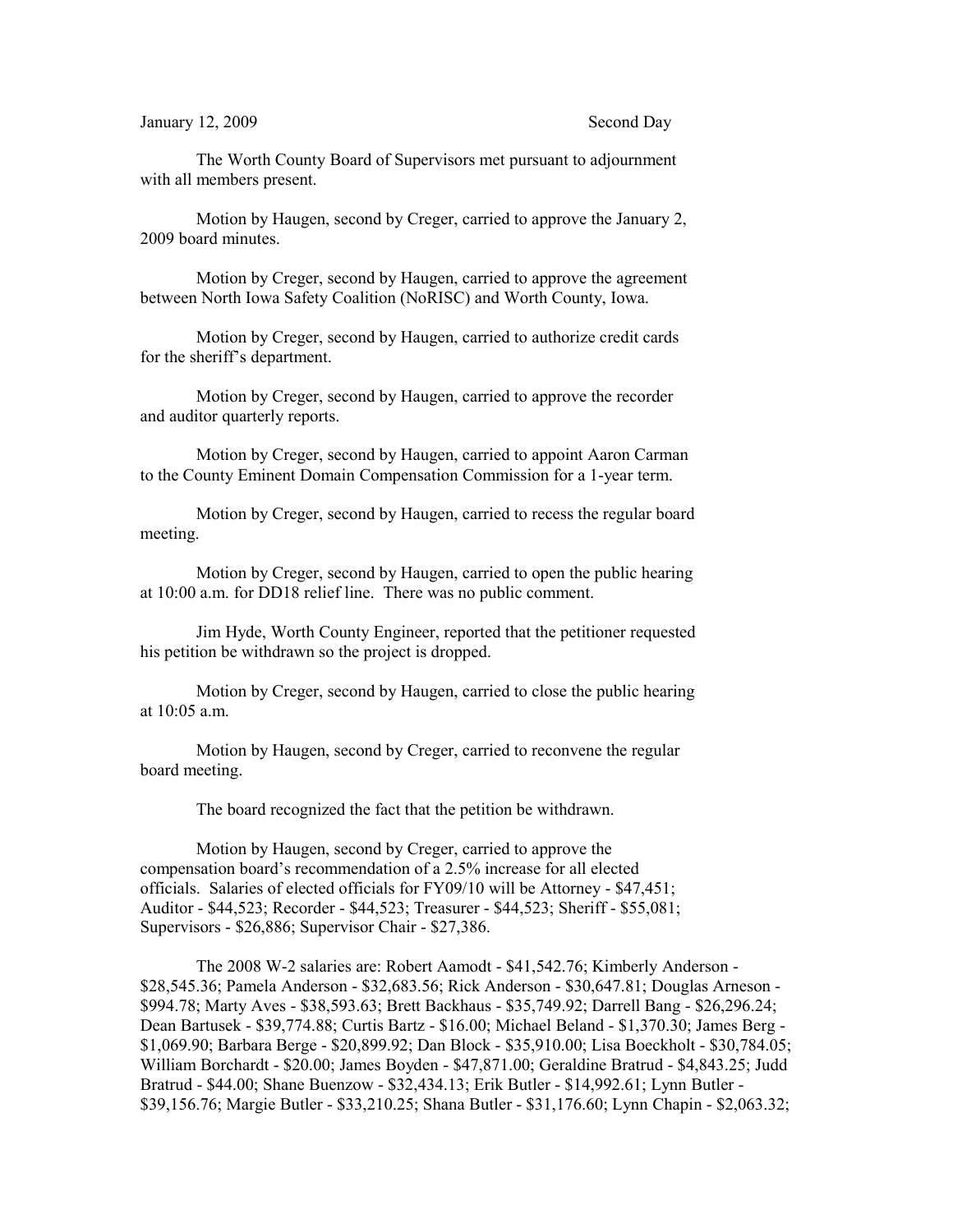Rick Christeson - \$39,203.78; James Christiansen - \$25,812.48; Kay Clark - \$42,207.36; Randy Crawford - \$6,075.00; Jeffrey Creger - \$26,642.43; Kelli Dorsey - \$38,538.48; Dan Fank - \$53,019.00; Ryan Gaetzke - \$9,018.24; Anne Gallion - \$147.78; David Gentz - \$57,299.88; Jeffrey Greve - \$44,983.92; Philip Hackbart - \$20.00; Gary Hanson - \$39,509.29; Jacob Hanson - \$42,207.36; James Hanson - \$16,900.00; Jeanette Hanson - \$13,435.45; Paula Harris - \$36,389.49; Lisa Hartman - \$42,597.05; Andy Hartwig - \$40,104.64; Susan Hartwig - \$20,447.64; David Haugen - \$8,244.37; Stephanie Hengesteg - \$31,594.32; Jolene Hickle - \$20,700.00; Teri Horan - \$34,175.66; Cheryl Huebner - \$37,143.39; Raymond Huftalin - \$26,837.47; James Hyde - \$76,687.44; R. Ingersoll - \$32,048.16; Carl Jaspers - \$4,468.50; Patricia Jaspers - \$31,308.32; Teresa Johnson - \$65,946.36; Amy Jorgensen - \$21,610.44; Elizabeth Kenison - \$42,207.36; Kristine Kirsch - \$29,869.12; Joseph Kuennen - \$26,131.44; Jay Langenbau - \$45,740.65; Michael Lee - \$42,288.93; Scott Lestrud - \$37,792.87; Jesse Luther - \$45,696.18; Richard Mackin - \$600.00; Larry Maher - \$12,980.00; Dennis May - \$26,100.64; Elsie Mechem - \$3,484.00; Pamela Meyer - \$16.00; Russell Meyer - \$46,483.38; Sandra Mireles - \$3,999.84; Dean Mueller - \$48,217.65; Diane Myli - \$41,028.00; Brian Nelson - \$2,761.17; Ricky Oakland - \$37,915.95; Cory Oleson - \$19,700.90; Laurie Olsen - \$9,188.46; Lisa Olson - \$16,646.96; Teresa Olson - \$33,983.40; Chelsey Ostrander - \$30,500.85; Lisa Overland - \$23,891.57; Kristie Parks - \$27,163.56; Howard Patterson - \$17,420.87; Richard Patterson - \$6,195.00; Tammy Patterson - \$25,762.06; Joan Peterson - \$31,296.36; Edie Prazak - \$29,349.90; Harold Quisley - \$5,548.07; Sarah Ranney-Bruce - \$50,668.80; Daniel Reeder - \$45,696.96; Jessica Reyerson - \$301.56; Lyta Reyerson - \$34,556.40; Joel Rohne - \$51,499.92; Sarah Rollins - \$2,175.54; Dale Schultz - \$20.00; David Siems - \$11,657.71; Joe Siems - \$11,055.68; John Smith - \$45,287.82; Marilyn Stayner - \$40,095.97; Aaron Stone - \$9,178.35; Dan Stumo - \$2,713.90; Jim Tanner - \$15,340.25; Allan Thompson - \$9,771.09; Michael Thompson - \$56,870.15; Emily Tufte - \$19,719.72; Mark Tuttle - \$2,835.24; Timothy Tuttle - \$36,264.15; Forrest Urbatsch - \$8.00; Alan Venz - \$30,000.00; Barbara Walser - \$33,983.40; Eva Wolff - \$3,549.81; Mark Wubben - \$46,513.68; Chad Wurtzel - \$25,165.31.

The following claims were approved:

| A & I Auto Body, Service-Eng276.88          |  |
|---------------------------------------------|--|
|                                             |  |
| A-Best Sew & Vac, Supplies-Gsr869.87        |  |
| Alliant Energy, Service-Eng3,877.13         |  |
|                                             |  |
|                                             |  |
|                                             |  |
|                                             |  |
|                                             |  |
|                                             |  |
|                                             |  |
|                                             |  |
| Aronsen, Rolf, Service-Att940.00            |  |
| B & J Water Conditioning, Supplies-Shf10.00 |  |
|                                             |  |
| Bancard Center, Supplies-It/Gis2,878.77     |  |
|                                             |  |
| Barco Municipal Products, Exp-Eng536.89     |  |
| Bell's Fire Stop Inc, Service-Eng596.00     |  |
| Berge Oil Company, Fuel-Eng16,031.17        |  |
| Beverly Land Company, Well -San600.00       |  |
| Brian Nettleton Excav, Service-Eng7,750.00  |  |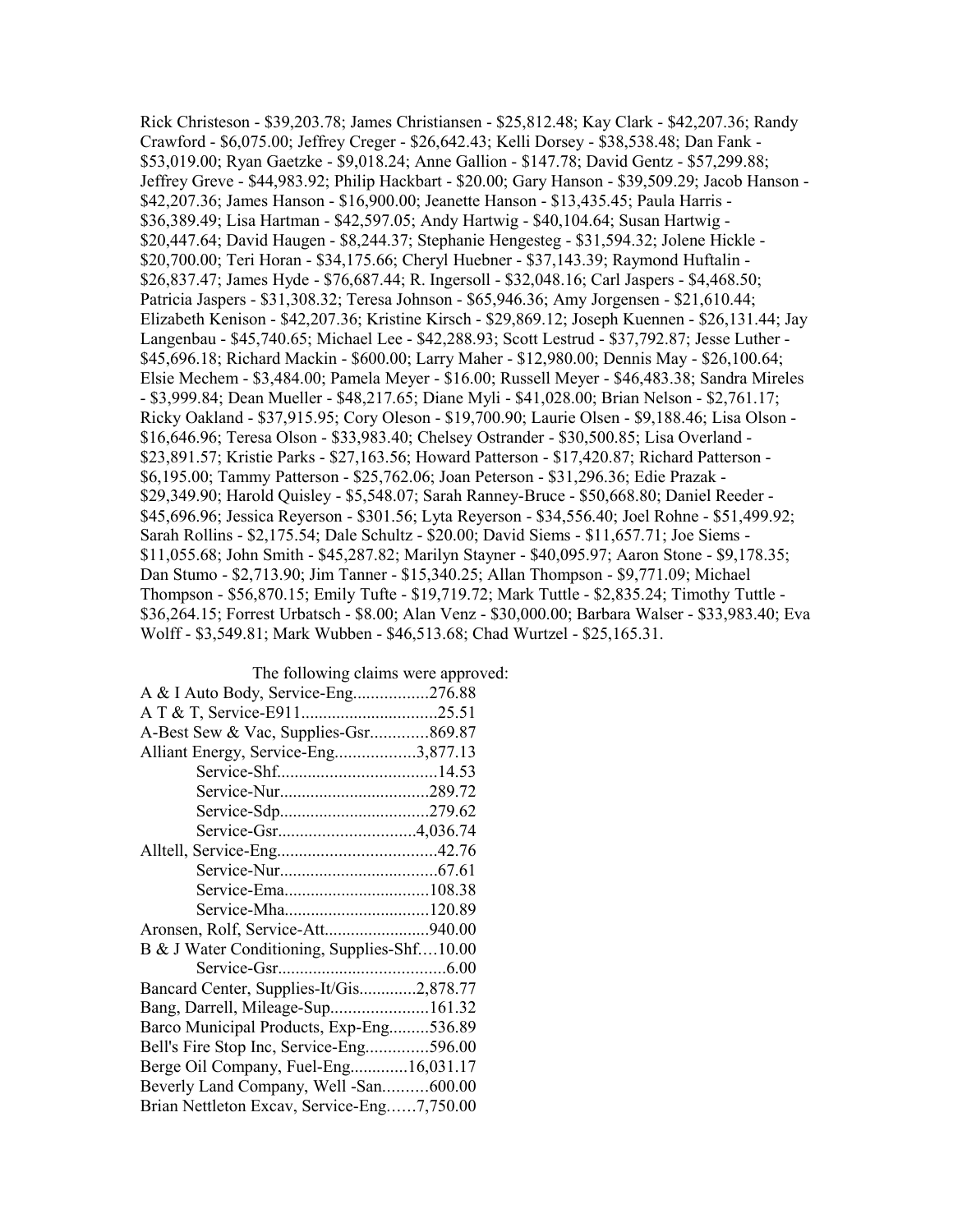| Butler, Lynn, Wellness-Nur15.00                                               |  |
|-------------------------------------------------------------------------------|--|
| Butler, Shana, Wellness-Nur27.38                                              |  |
| C J Cooper & Associates, Service-Eng235.00                                    |  |
| Carquest Auto Parts, Parts-Eng2,740.68                                        |  |
|                                                                               |  |
|                                                                               |  |
| Cerro Gordo Co Sheriff, Service-Shf1,820.00                                   |  |
| City of Fertile, Rutf-Eng1,151.08                                             |  |
|                                                                               |  |
| City of Hanlontown, Rutf-Eng280.16                                            |  |
| City of Joice, Service-Eng36.05                                               |  |
|                                                                               |  |
| City of Kensett, Service-Eng41.50                                             |  |
|                                                                               |  |
| City of Manly, Service-Eng22.78                                               |  |
| City of Northwood, Service-Eng34.00                                           |  |
|                                                                               |  |
|                                                                               |  |
| Cole, Garrett, Bounty-Daa30.00                                                |  |
| Com-Tec Land Mobile, Supplies-Shf98.20                                        |  |
|                                                                               |  |
| Community Care Inc, Service-Mha173.47                                         |  |
| County Case Management, Dues-Mha132.00                                        |  |
| Crysteel Truck Equipment, Exp-Eng937.00                                       |  |
| Cummins Central Power Ll, Exp-Eng224.17                                       |  |
| Curtis, Heather, Mileage-Mha25.07                                             |  |
|                                                                               |  |
| D & L Equipment, Exp-Eng32.28                                                 |  |
|                                                                               |  |
| Decatur Electronics, Equip-Shf5,895.00                                        |  |
| Department of Human Ser, Ser-Mha1,750.10                                      |  |
| Des Moines Stamp Mfg Co, Suppl-Trs53.00                                       |  |
| Dick's Place, Service-Eng200.00                                               |  |
| Dokken, Darin, Bounty-Daa10.00                                                |  |
|                                                                               |  |
| Duncan Heights Inc, Service-Mha4,313.34                                       |  |
| Earthlink Inc, Service-Shf23.95                                               |  |
| Ehrich, Cherrice, Mileage-Mha44.15                                            |  |
| Elderbridge Agency, Appr-Org2,192.00                                          |  |
| Electronic Engineering, Service-Shf235.30                                     |  |
|                                                                               |  |
| Electronic Specialties, Service-Eng110.00                                     |  |
|                                                                               |  |
| Fallgatter's Market, Supplies-Shf907.11                                       |  |
|                                                                               |  |
|                                                                               |  |
| Ferden, Eugene, Parts-Vaf30.00                                                |  |
| Fertile Public Library, Appr-Lib6,575.00                                      |  |
| Fisher, Jane, Mileage-Mha111.73                                               |  |
| Gem Refrigerator Co, Equip-Nur4,234.80                                        |  |
| Gildner Properties, Rent-Soc400.00                                            |  |
| Grafton Public Library, Appr-Lib6,575.00<br>Greve Law Office, Copies-Att92.00 |  |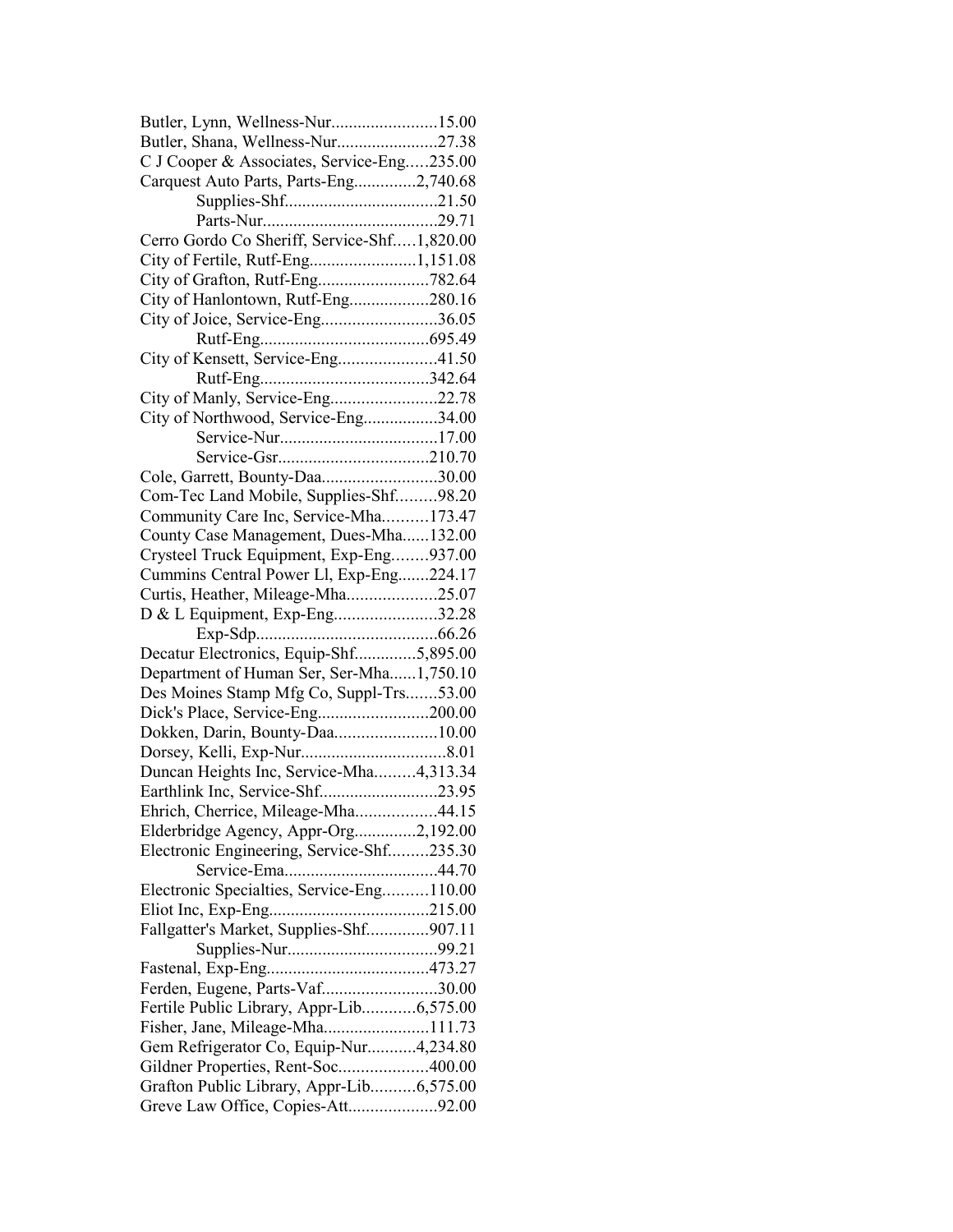| Groveline, Service-Gsr393.91               |  |
|--------------------------------------------|--|
| H & H Food Service, Supplies-Shf550.09     |  |
|                                            |  |
| Hanson, Patty, Mileage-Mha51.78            |  |
| Haugen, David, Exp-Sup213.70               |  |
| Heartland Power Coop, Service-Eng26.00     |  |
| Henry M. Adkins & Son, Maint/Aud5,080.00   |  |
| Hope Haven, Service-Mha1,560.00            |  |
| Huftalin, Raymond, Postage-Ema42.36        |  |
| IA Environmental Health, Dues-San20.00     |  |
| Interstate Motor Trucks, Parts-Eng360.30   |  |
| Iowa Co Recorder's Assn, Dues-Rec200.00    |  |
| Iowa Dept of Human Ser, Ser-Mha28,639.79   |  |
|                                            |  |
|                                            |  |
|                                            |  |
| Iowa Dept of Public Safe, Serv-Shf1,317.00 |  |
| Iowa Prison Industries, Exp-Eng210.16      |  |
| Iowa State Assn of Asses, Dues-Asr350.00   |  |
| Iowa State Sheriff's & D, Dues-Shf360.00   |  |
| Iowa Workforce Develop, Unemploy117.42     |  |
|                                            |  |
|                                            |  |
| Joice Public Library, Appr-Lib6,575.00     |  |
| Kaman Industrial Tech, Exp-Eng87.57        |  |
| Kensett Public Library, Appr-Lib6,575.00   |  |
| Kinney Memorial Library, Appr-Lib6,575.00  |  |
| Konica Minolta Business, Service-Nur19.46  |  |
| Kriss Premium Products I, Maint/Gsr435.43  |  |
| Kuennen, Joseph, Service-Gsr220.00         |  |
|                                            |  |
| Langenbau, Jay, Exp-Shf130.80              |  |
|                                            |  |
| Lawyer, David, Well Close-San400.00        |  |
| Lea Mobile Glass Inc, Exp-Eng233.00        |  |
| Liberty Square, Service-Mha1,265.42        |  |
| Service-Mha1,224.60                        |  |
| Low's Standard, Fuel-Gsr122.29             |  |
|                                            |  |
|                                            |  |
| Manly Junction Signal, Service-Nur107.50   |  |
|                                            |  |
|                                            |  |
|                                            |  |
|                                            |  |
| Manly Public Library, Appr-Lib6,575.00     |  |
| Marshall & Swift Inc, Service-Shf419.28    |  |
|                                            |  |
| Mason City Overhead, Service-Eng120.00     |  |
| May, Dennis, Mileage-Sup102.46             |  |
|                                            |  |
|                                            |  |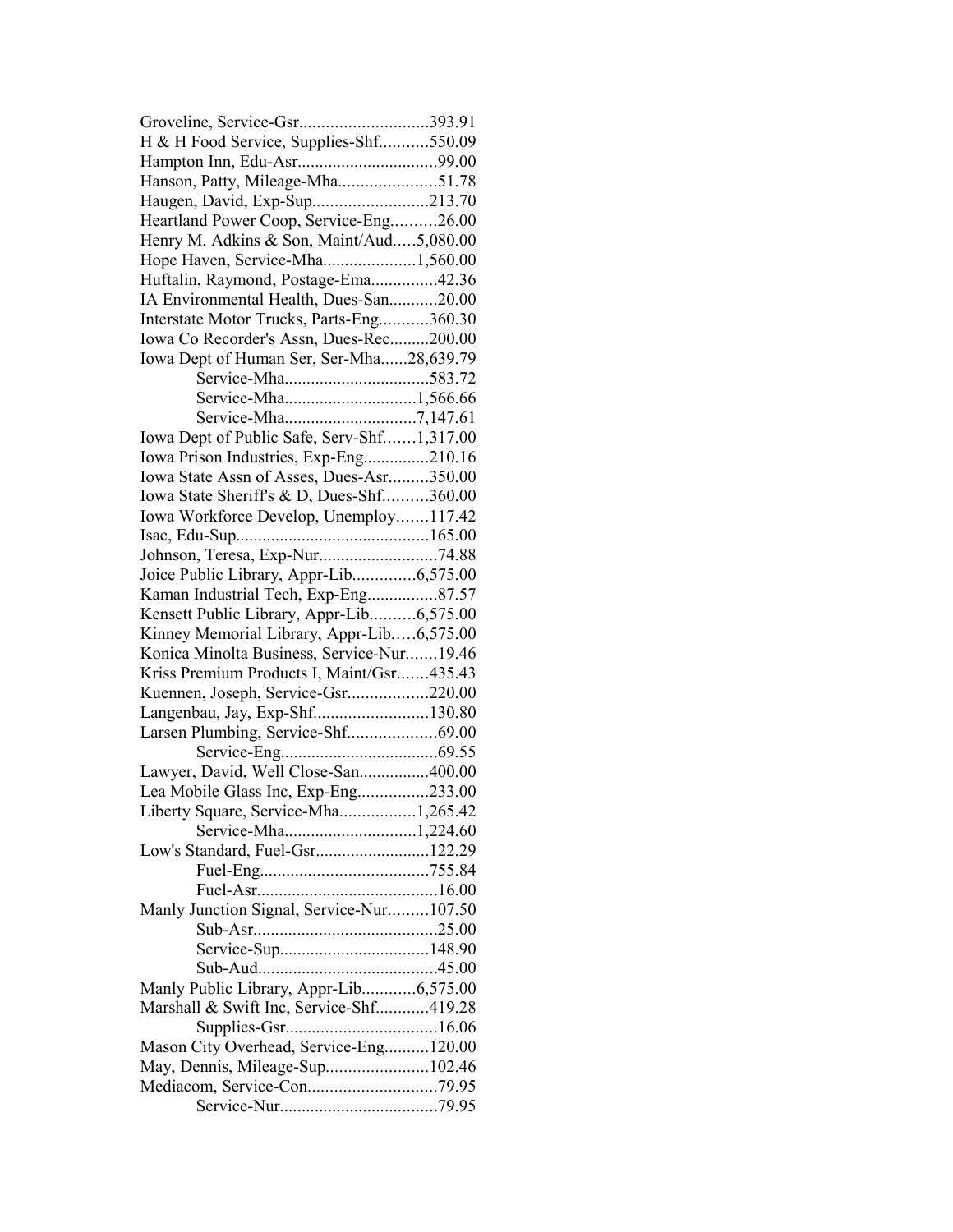| Meints Consultation Serv, Serv-Nur348.36    |  |
|---------------------------------------------|--|
| Mental Health Center, Service-Mha4,471.88   |  |
| Mid-States Organized Cri, Dues-Shf100.00    |  |
| Midwest Wheel Companies, Exp-Eng2,315.97    |  |
| Mireles, Sandra, Mileage-Mha210.37          |  |
| Mitchell Co Care, Service-Mha1,404.00       |  |
| Mitchell County Ema, Mileage-Ema449.63      |  |
| Mongaup Technologies, Supplies-Nur204.55    |  |
| Napa Auto Parts, Exp-Eng121.17              |  |
| Next Generation Technolo, Serv-Mha733.68    |  |
|                                             |  |
| Niebur, Ellen, Mileage-Mha116.65            |  |
| Norisc, Service-Eng1,524.57                 |  |
| North Country Equipment, Exp-Eng571.24      |  |
| North Iowa Vocational, Service-Mha826.06    |  |
| Northwood Anchor, Sub-Shf36.00              |  |
|                                             |  |
|                                             |  |
|                                             |  |
|                                             |  |
|                                             |  |
|                                             |  |
| Northwood Electric Inc, Service-Eng475.65   |  |
|                                             |  |
| Northwood Lumber Co, Exp-Eng158.97          |  |
| Northwood Public Library, Appr-Lib6,575.00  |  |
| Northwood Sanitation, Service-Nur80.00      |  |
|                                             |  |
| Northwood True Value, Supplies-Shf38.44     |  |
|                                             |  |
|                                             |  |
|                                             |  |
| Oleson, Chad, Bounty-Daa20.00               |  |
| Olsons Trading Post Inc, Supplies-Eng289.42 |  |
| Opportunity Village, Service-Mha397.80      |  |
|                                             |  |
| Printing Services Inc, Supplies-Dap111.88   |  |
|                                             |  |
| Pritchard's of Northwood, Serv-Shf1,548.88  |  |
|                                             |  |
|                                             |  |
|                                             |  |
|                                             |  |
|                                             |  |
| Reindl Repair, Service-Hha18.05             |  |
| Reliable Office Supplies, Supplies-Nur59.67 |  |
| Retired Senior Volunteer, Appr-Org2,000.00  |  |
| Schickel, Candila, Service-Chm66.00         |  |
|                                             |  |
| Schroeder & Sites Inc, Service-Soc1,700.00  |  |
| Singelstad's Hardware, Supplies-Eng88.98    |  |
| South Minnesota Lubes, Suppl-Eng1,067.60    |  |
| The Sidwell Company, Service-Dap1,250.00    |  |